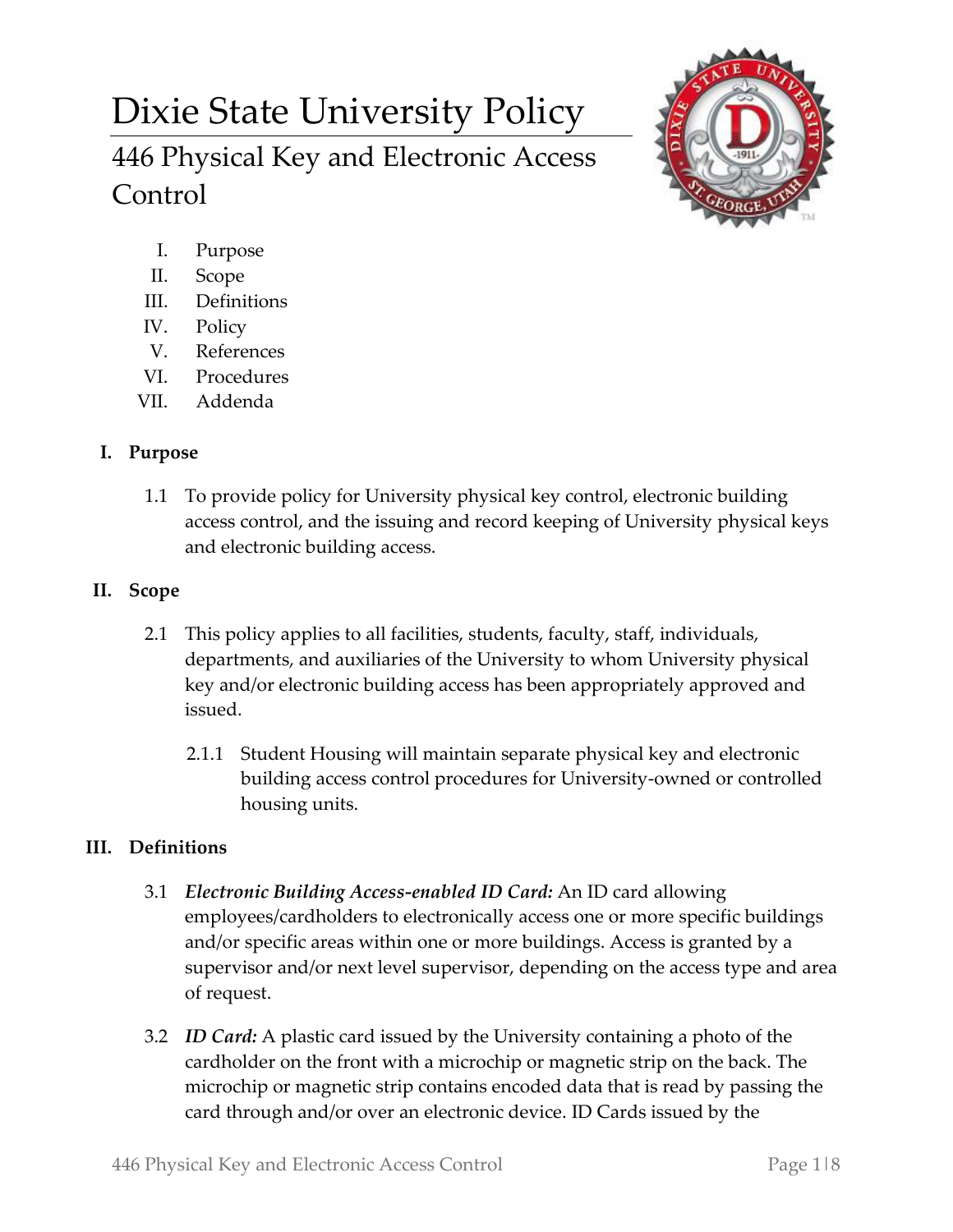University may be used for multiple purposes, including identification, electronic building access, and other University-based services.

3.3 *Physical Key:* A metal device that is used to operate a lock**.**

## **IV. Policy**

- 4.1 Faculty, staff, and students are only issued a Physical Key, and/or have their ID cards enabled with electronic building access to buildings and/or building areas which are essential to performing their responsibilities.
- 4.2 Any cardholder who knowingly violates this policy is subject to disciplinary action by the University.
- 4.3 Requests for Physical Keys and Electronic Building Access-enabled ID Cards
	- 4.3.1 A request for a Physical Key and/or a request to enable an ID Card to be an Electronic Building Access-enabled ID Card is submitted through a Physical Key Request Form and/or an Electronic Access Request Form (See Addendum 7.1 and 7.2).
	- 4.3.2 All physical keys and enablement of ID Cards to be Electronic Building Access-enabled ID Cards are issued through the department responsible for responding to those requests. The appropriate signature(s) or electronic approval(s) must be obtained prior to fulfillment of the request(s) for issuance of a Physical Key and/or enablement of an ID card for electronic building access.
	- 4.3.3 Use of any University-issued Physical Key or Electronic Building Access-enabled ID Card is the responsibility of the faculty, staff, or student to whom it has been issued. It is understood by the faculty, staff, or student to whom a Physical Key and/or Electronic Building Accessenabled ID Card is issued that a Physical Key and/or an Electronic Building Access-enabled ID Card may only be used by the Universityissued cardholder, and that Physical Key and/or Electronic Building Access-enabled ID Card will not be made available to anyone else by the cardholder.
	- 4.3.4 Full-time employees, students, and part-time employees may not have more than one Electronic Building Access-enabled ID Card or Physical Key issued for the same building or building area.
- 4.4 Prohibition of Physical Key and Electronic Building Access-enabled ID Card **Transfers**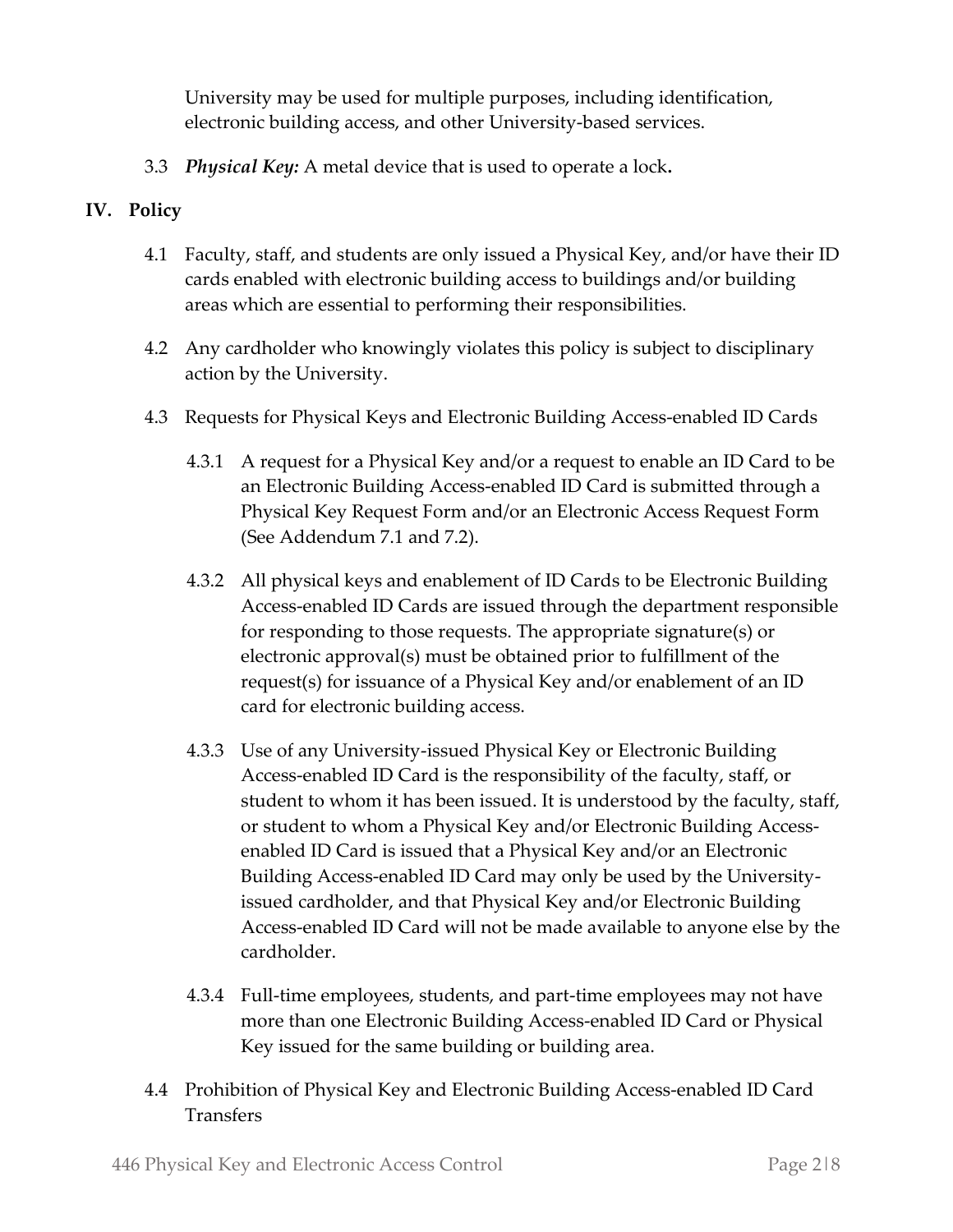- 4.4.1 For security, safety, accessibility, and accurate record keeping, the transfer of Physical Keys and/or Electronic Building Access-enabled ID Cards directly from one person to another person is prohibited.
- 4.4.2 No individual or department will reissue a Physical Key to any student, faculty, staff, or auxiliary. All Physical Keys must be returned to Facilities Management to be re-inventoried.
- 4.5 Returning of Physical Key(s) and/or Electronic Building Access-enabled ID Card: Upon termination of employment, terminating employees (including student employees) must return all Physical Keys, Electronic Building Accessenabled ID Cards, and ID cards to the University's Human Resources Office.
- 4.6 Internal Department Transfers: An employee transferring from one University department or unit to another is REQUIRED to:
	- 4.6.1 Return any previously-issued physical key(s) to Facilities Management. Once the old department's physical key(s) has been returned, the employee must submit a new Physical Key Request Form for the newly assigned department or unit.
	- 4.6.2 Complete and submit a new Electronic Access Request Form: After the request has been approved by the new department or unit, Facilities Management will activate electronic building access to the new department and remove all previous electronic access on the employee's ID Card.
- 4.7 Lost, Stolen, or Broken Physical Keys and/or Electronic Building Accessenabled ID Cards
	- 4.7.1 Each employee/cardholder must report lost, stolen, or broken Physical Keys and Electronic Building Access-enabled ID Cards to Facilities Management.
		- 4.7.1.1 Facilities Management will report lost/stolen/misplaced Physical Keys and/or Electronic Building Access-enabled ID Cards to the DSU Police Department for documenting in case the Physical Key and/or electronic Building Access-enabled ID Cards are subsequently used for criminal activity.
		- 4.7.1.2 A broken, but appropriately identifiable Physical Key, must be returned to Facilities Management before a replacement will be issued.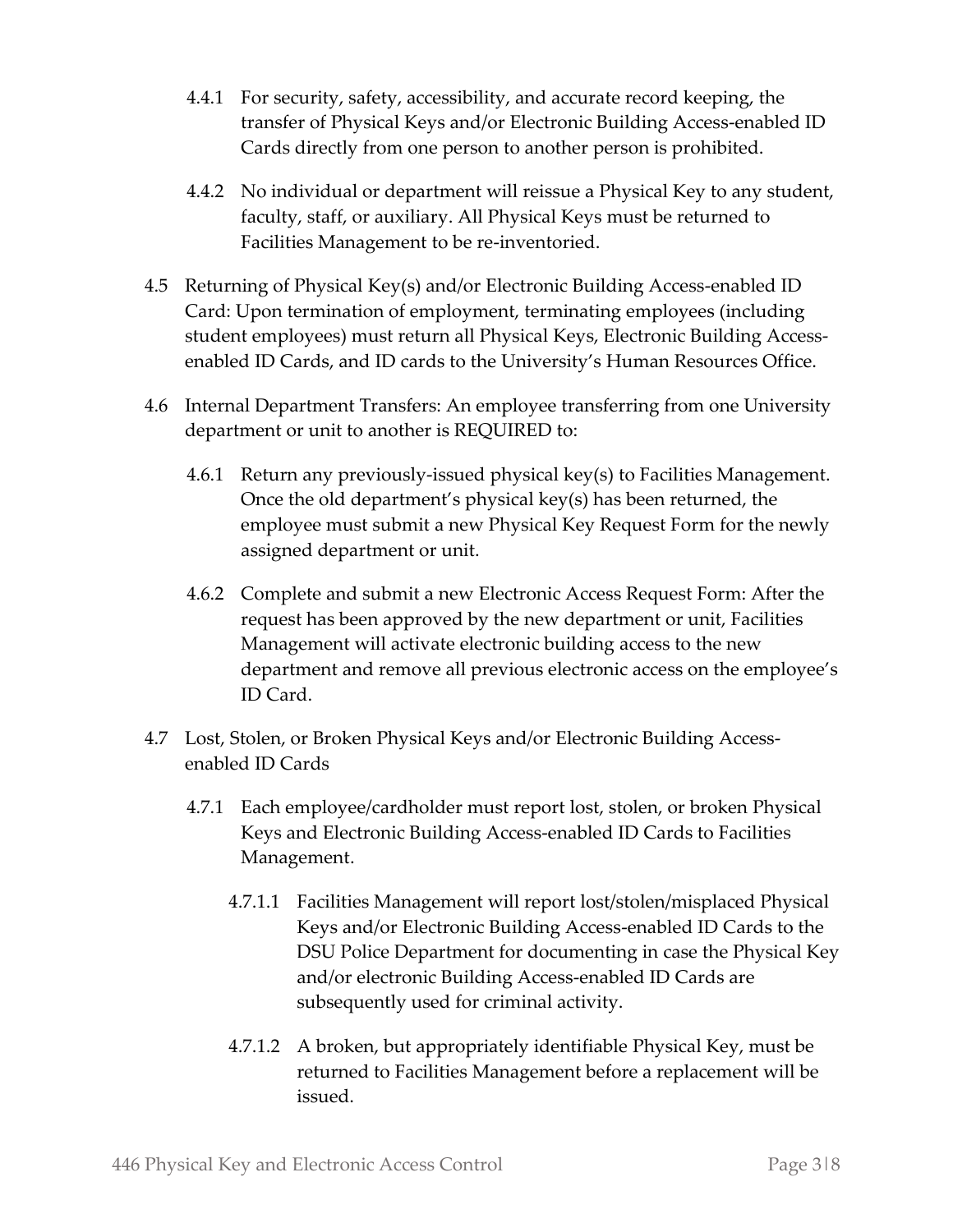- 4.7.1.3 If a Physical Key is lost, stolen, or broken, a new Physical Key Request Form must be submitted to Facilities Management before a replacement may be issued.
- 4.7.1.4 Theft, or any other loss caused by failing to report lost or misplaced Physical Keys and/or Electronic Building Accessenabled ID Cards shall be the sole responsibility of the employee/cardholder.
- 4.7.1.5 If a Physical Key is lost, stolen, or not returned and a determination is made that the affected area(s) need to be rekeyed for security reasons, the employee/cardholder's department or unit will be charged all costs for the labor and material to rekey.
- 4.8 Physical Key Duplication
	- 4.8.1 Duplication of Physical Keys other than by the Facilities Management Access Controls Technician is prohibited. Any person who knowingly makes or duplicates a University Physical Key in any manner not authorized by this policy is subject to disciplinary action by the University and/or prosecution in accordance with applicable law.
- 4.9 Physical Key and Electronic Building Access-enabled ID Cards Audits
	- 4.9.1 A record of all currently issued Physical Keys and Electronic Building Access-enabled ID Cards is maintained by Facilities Management. To maintain accuracy of the records, periodic Physical Key and Electronic Building Access-enabled ID Card audits will be conducted. All employees/cardholders are required to participate in such audits.
- 4.10 Special Access to Facilities
	- 4.10.1 After-hours utilization of University facilities is restricted to faculty, staff, and students who have been issued a Physical Key and/or an Electronic Building Access-enabled ID Card.
		- 4.10.1.1 Temporary Access: If an employee requires after-hours access to a University facility for which the employee/cardholder has not been issued a Physical Key and/or an Electronic Building Accessenabled ID Card, access may be granted on a temporary basis by submitting a separate Physical Key Request Form and/or an Electronic Access Request Form and selecting "temporary access."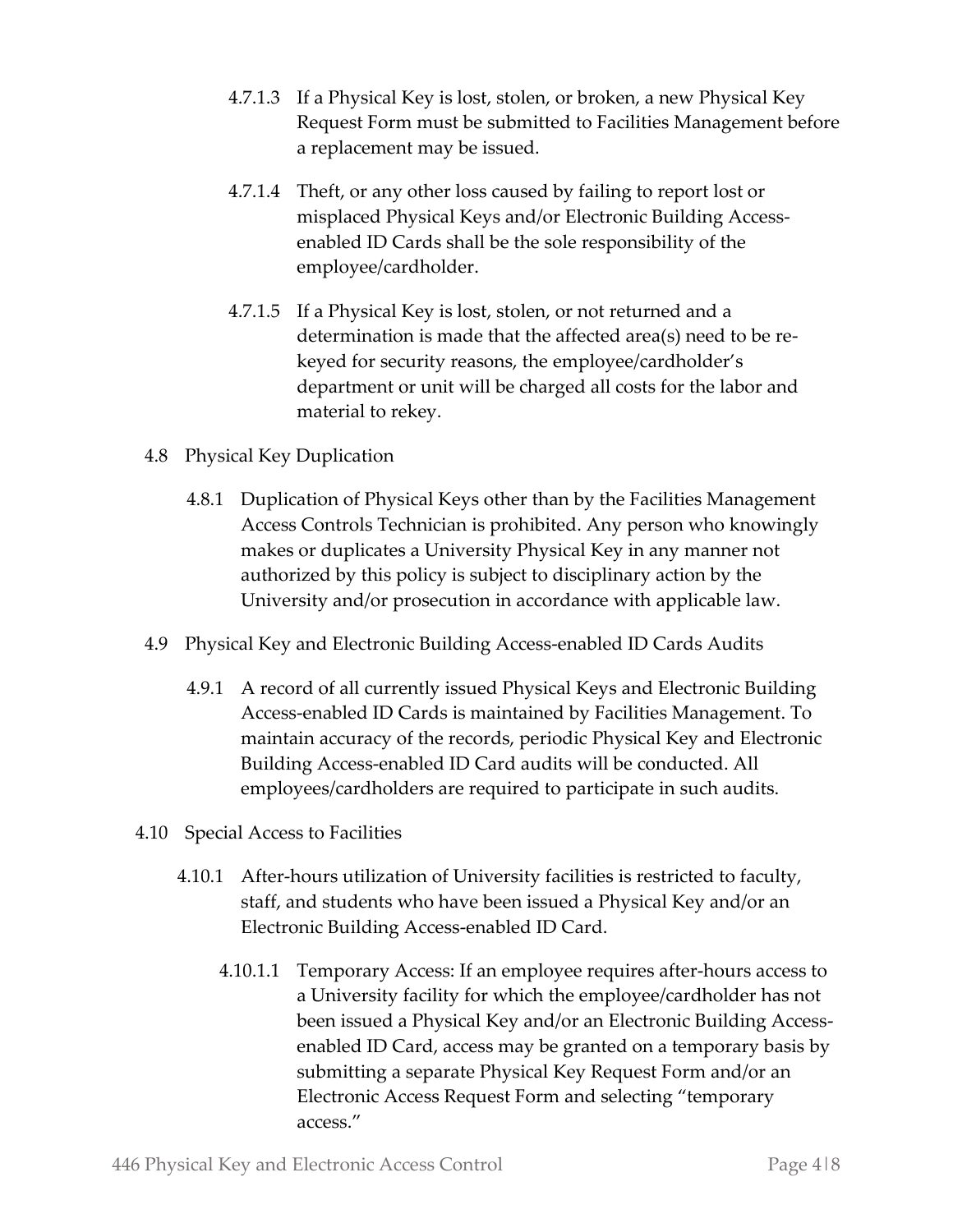- 4.10.2 The University's Department of Public Safety personnel do not routinely provide building access. In an emergency, University police officers will be responsible for confirming the need for emergency building access, allowing the access, logging the incident, and preparing all necessary reports of the incident.
- 4.11 Building Security and Fire Safety
	- 4.11.1 Any lock or access control system to be installed, removed, or changed must be approved and installed, removed or changed by Facilities Management.
	- 4.11.2 Security of University facilities and safety regulations take priority over individual desires for access or convenience.
	- 4.11.3 An individual employee/cardholder with a Physical Key and/or an Electronic Building Access-enabled ID Card is responsible for helping maintain the security of the employee's/cardholder's department, building, office, class, lab, or shop. These areas are to be secured by the employee/cardholder before the employee/cardholder leaves each area. An employee/cardholder with a Physical Key and/or an Electronic Building Access-enabled ID Card should use all precautions to help maintan the highest level of safety and security to persons and property in the building and/or building areas for which the employee/cardholder is given access.
		- 4.11.3.1 Faculty, staff, and students should notify Facilities Management (x7550) immediately if they find any doors or latches that are not operating or latching correctly.
	- 4.11.4 Doors must not be wedged open with door stops, rocks, or any other foreign objects that prevent the door from securing properly (other than those that release when the door is pushed or pulled).
	- 4.11.5 Fire-rated doors must be self-closing and may only be held open by a device that releases the door and allows the door to self-close upon activation of the fire alarm system. Wedging, jamming, blocking, or forcing open any fire-rated door assembly is prohibited.

#### **V. References**

5.1 University Policy 423 Campus Safety and Security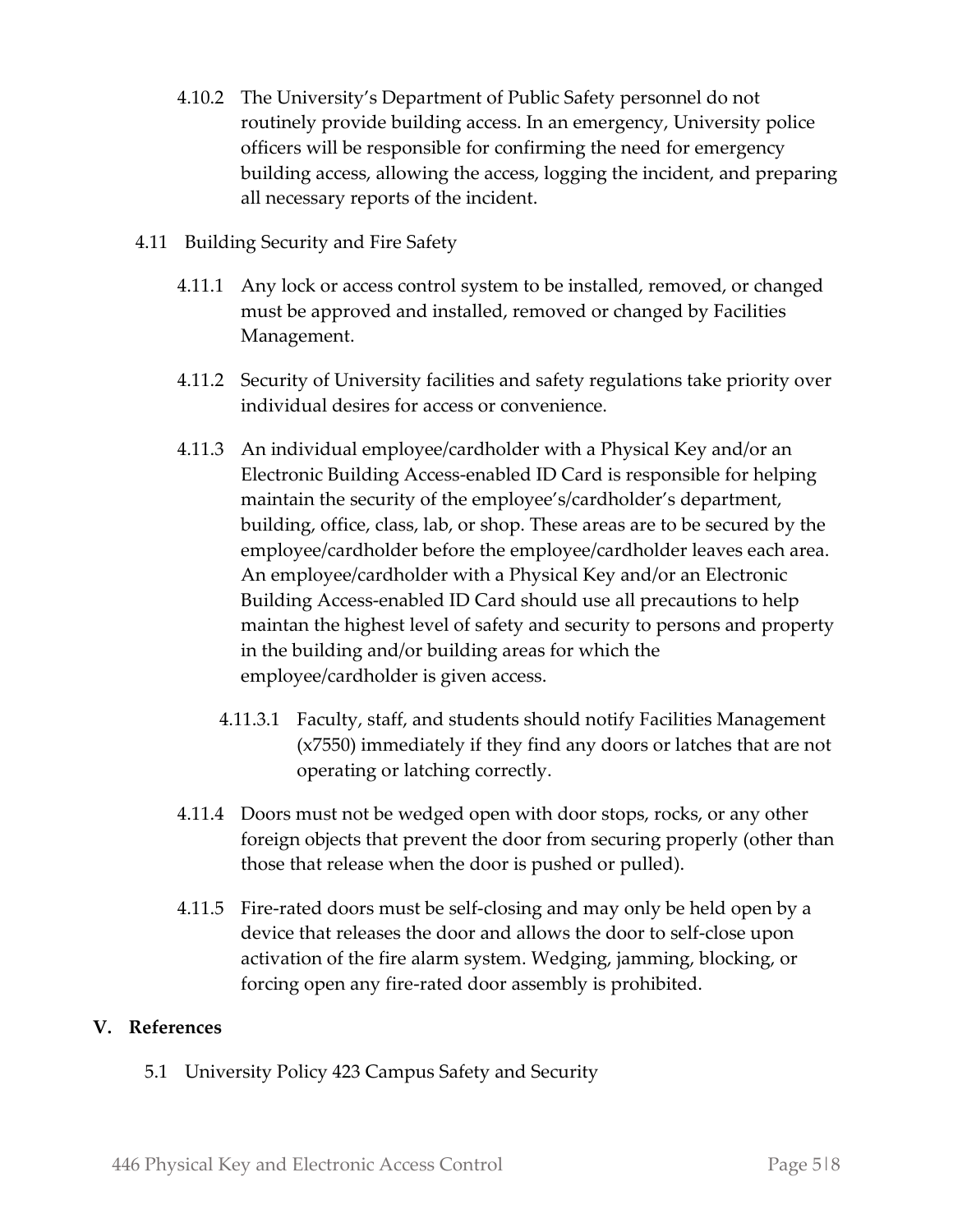### **VI. Procedures**

- 6.1 Physical Key Issuance
	- 6.1.1 A Physical Key request must be submitted through the Physical Key Request Form located on the University's Facilities Management website. The proper authority must approve requests for individual physical key(s) to specific areas and/or buildings.
	- 6.1.2 A Physical Key(s) will be issued only after the appropriate approval has been verified by Facilities Management.
- 6.2 Types of Physical Keys and Approvals Required
	- 6.2.1 *Great Grand Master Physical Key*: A Physical Key that operates multiple locks for all University buildings. Only the University President may approve requests for Great Grand Master Physical Keys.
	- 6.2.2 *Building Master Physical Key:* A Physical Key that operates all locks within a single building. A Dean, Executive Director, or Vice President may approve requests for Building Master Physical Keys.
	- 6.2.3 *Department Master Physical Key*: A Physical Key that operates all locks within a single department. A Dean or Executive Director may approve requests for Department Master Physical Keys.
	- 6.2.4 *Department Sub-Master Physical Key*: A Physical Key that allows access to limited subgroup areas within a single department or unit; a smaller subset of a Department Master Physical Key. A Dean or Executive Director may approve requests for Department Sub-Master Physical Keys.
	- 6.2.5 *Individual Physical Key*: A Physical Key that operates one or two locks that are keyed alike. A Director, Chair, Executive Director, or Dean may approve requests for Individual Physical Key(s).
	- 6.2.6 *Building Entrance Physical Key*: A Physical Key that allows access to a specific building through one or more exterior entrances.
		- 6.2.6.1 Building Entrance Physical Key(s) may be issued on buildings that have no exterior electronic access.
		- 6.2.6.2 Building Entrance Physical Key(s) on buildings with electronic access may only be issued to those in Public Safety, Facilities Management, and Information Technology.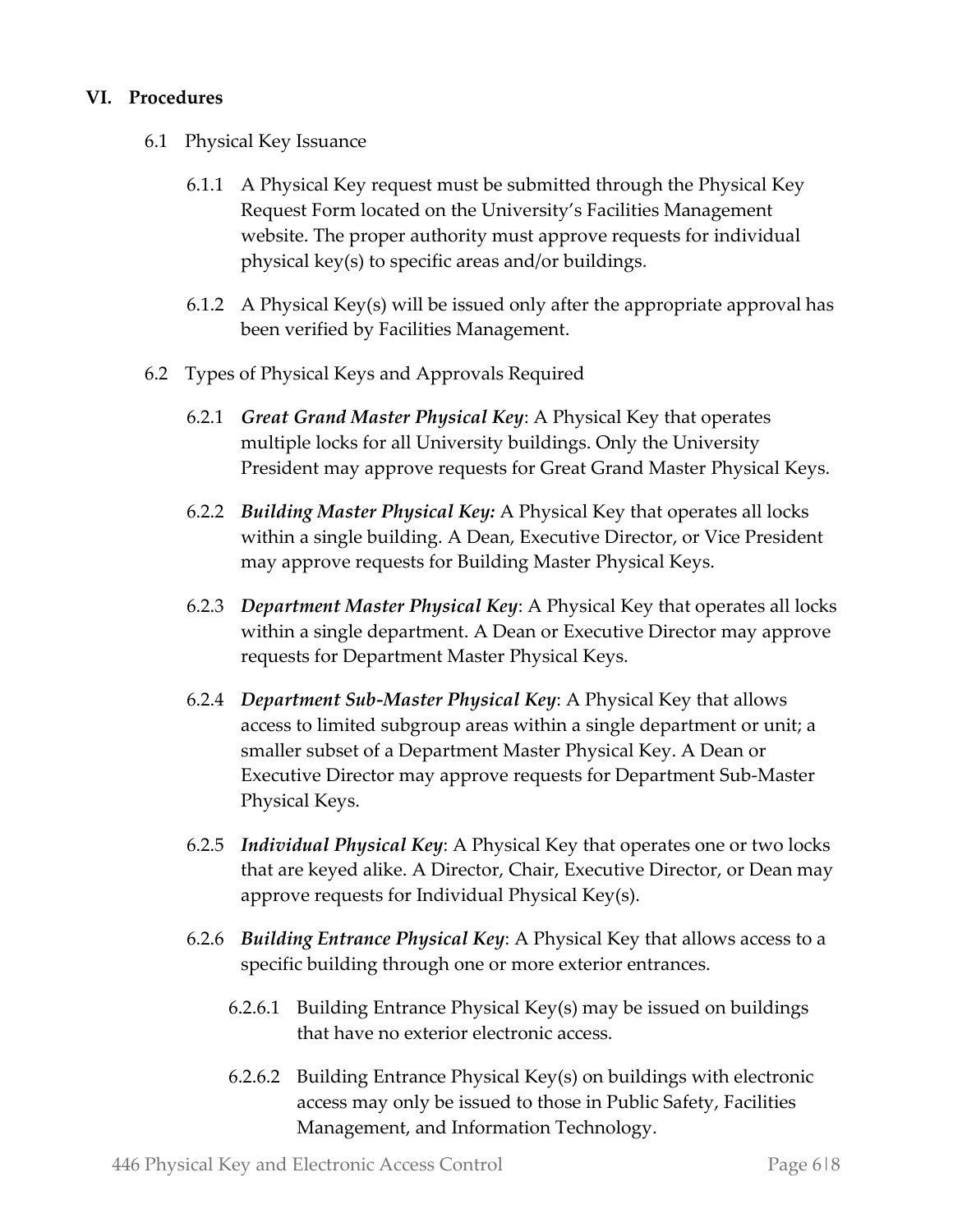- 6.3 Electronic Building Access
	- 6.3.1 A request for electronic building access to certain areas must be submitted through the Electronic Access Request Form, which is located on the Facilities Management website. The proper authority must approve requests for electronic building access.
		- 6.3.1.1 An Electronic Building Access-enabled ID Card is enabled only after the appropriate approval is verified by Facilities Management.
		- 6.3.1.2 Individual student Electronic Building Access-enabled ID Cards, after the appropriate approval has been verified, will remain active for the specific semester, and/or academic year, that access is requested and approved.
- 6.4 Types of Electronic Access and Approvals Required
	- 6.4.1 *Campus Master Electronic Access*: Allows access to all doors on campus with electronic access. Only the University President may approve for Campus Master Electronic Access.
	- 6.4.2 *Building Master Electronic Access*: Allows access to all exterior and interior doors on a single building with electronic access. A Dean, Executive Director, or Vice President may approve requests for Building Master Electronic Access.
	- 6.4.3 *Individual Exterior Building Electronic Access*: Allows access to a single exterior or interior door with electronic access. A Director, Chair, Executive Director, or Dean may approve requests for Individual Building Master Electronic Access.
	- 6.4.4 *Contractor Electronic Access*: Allows temporary electronic access to a building or area for a contractor during the time allotted to complete the project. A Vice President, Assistant Vice President, Executive Director, or Director may approve temporary Contractor Electronic Access.
- 6.5 General Building Access and Special Scheduling Requests
	- 6.5.1 University facilities will not be unlocked automatically. Exterior building doors may be unlocked by double swipe, first card, or dogging (latch bolt held retracted by use of a hex key or cylinder).
	- 6.5.2 When scheduling a building on a weekend that requires the building to be unlocked, faculty, staff, or students may contact Facilities